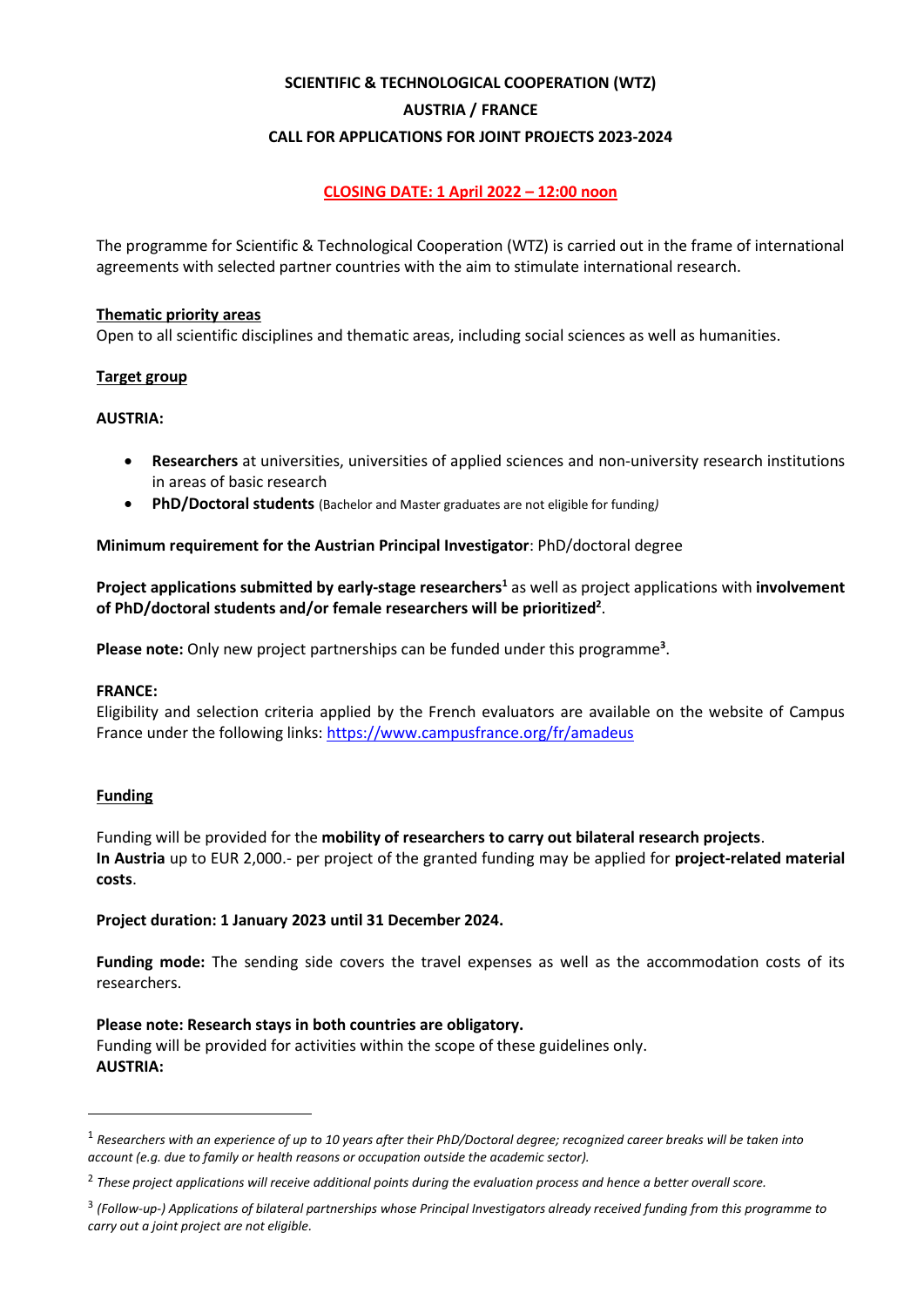## **Eligible costs:**

- o *Travel expenses:* Travel costs (economy class) will be reimbursed based on submitted invoices.<sup>4</sup>
- o *Accommodation expenses:*
	- Researchers: **EUR 100.- per working day for up to 14 days** OR

 **EUR 1,400.- per month** for long-term stays **between 14 days and 3 months** maximum

▪ PhD/Doctoral students**: EUR 100.- per working day for up to 12 days** OR

 **EUR 1,250.- per month** for long-term stays **between 12 days and 3 months** maximum.

o *Project related material costs:* **max. EUR 2000.-** as part of the granted maximum budget based on submitted invoices.<sup>5</sup>

## **FRANCE:**

Please refer to the text of the call for proposals:<http://www.campusfrance.org/fr/amadeus>

## **Application process and content**

It is up to the applicants to find suitable partners in the respective country. **Applications must be submitted both in Austria to OeAD and in France to Campus France.** Only applications submitted in time in both countries are eligible for funding.

**AUSTRIA***:* Electronic application only [*[web-link](https://asp.sop.co.at/oead/antrag?call=FR2023)*].

## **Content:** (in PDF format)

- o Brief academic CV of each **Austrian** project member<sup>6</sup>
- o List of relevant publications of the last 2 years on the **Austrian** side
- o Project description including methodology (about 3 to 5 A4 pages)
- o Brief description of the partner institutions
- o Brief description of the project tasks of **ALL** project members (Austrian and French)
- o Further cooperation perspective

## **FRANCE:**

The application must be submitted online on the following website : <https://www.campusfrance.org/fr/phc-candidater>

<sup>4</sup> *For trips up to seven hours bus and train shall be used. If travelling by car you will get a transport subsidy (Beförderungszuschuss).*

<sup>5</sup> *Only project-specific material costs will be reimbursed, that are essential to carry out the research project and that go beyond the resources made available from the research institution's infrastructure. Infrastructure or basic equipment of research institutions cannot be funded.*

*<sup>6</sup> In order to receive the additional points in the evaluation the academic status (early-stage researchers, PhD/doctoral students) must be clearly mentioned.*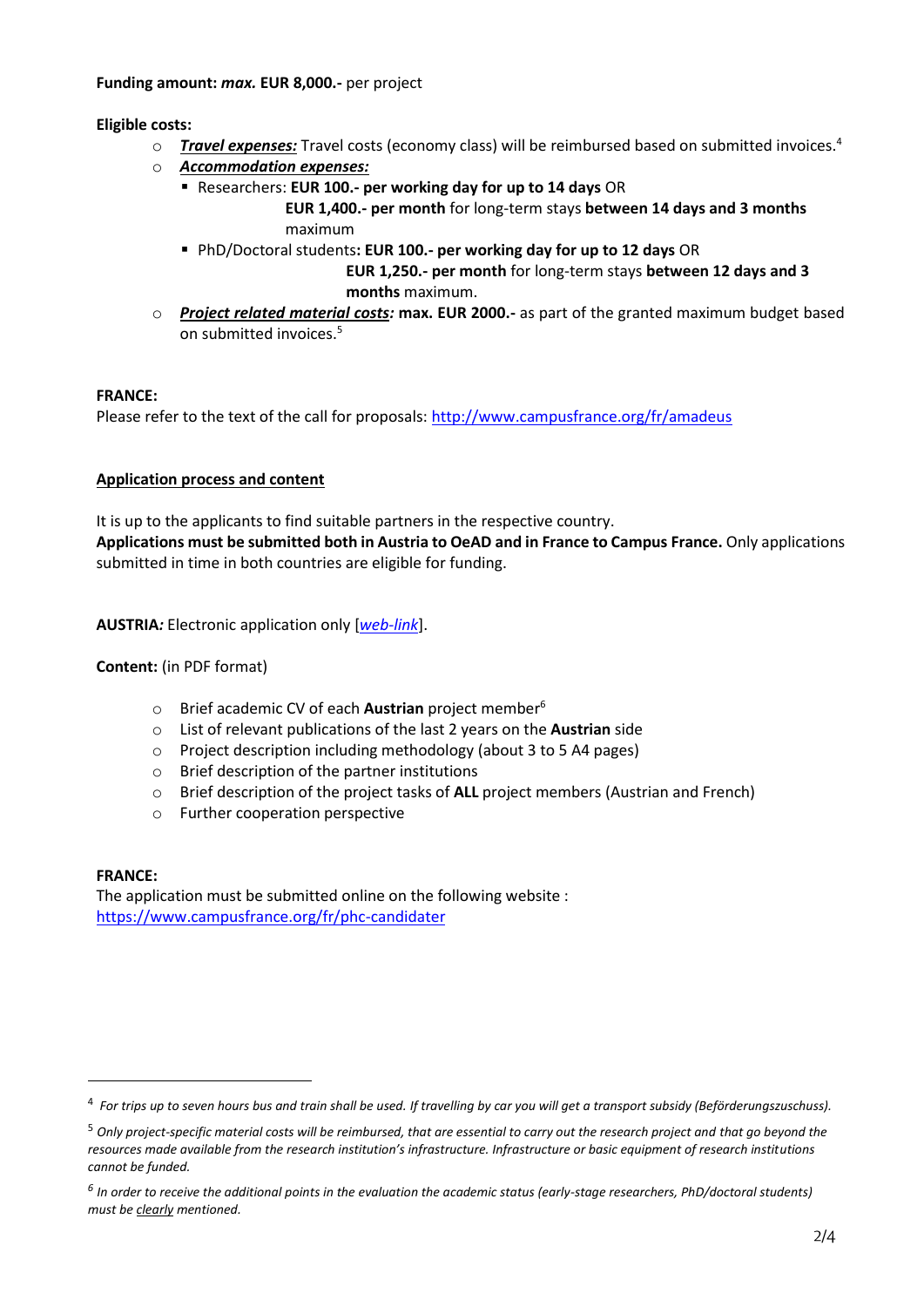## **Evaluation criteria:**

- **Scientific quality** of the proposed research project incl.
	- o Feasibility of the joint research plan
	- o Adequacy of the scientific method
	- o Qualification of the scientists/research teams involved **(max. 25 points)**
- Perspective for **further joint cooperation activities (max. 15 points)**
- Project applications will receive up to 10 points additionally,
	- o Either if **submitted by early-stage researchers**<sup>2</sup> (+10 points)
	- o Or if **involving doctoral students/early-stage researchers**<sup>2</sup> (+5 points) and/or **female researchers** (+5 points) **(max. 10 points)**

Maximum score: 50 points

## **Funding decision**

Based on national evaluations in Austria and in France, a joint shortlist will be prepared. The **funding decision** will be taken by the Austrian-French Joint Commission on Scientific and Technological Cooperation and **announced presumably by** December 2022.

#### **Reporting and publications**

## **Scientific and financial reporting on the project is obligatory:**

- o **Brief project progress report after one year** via the OeAD online tool as a precondition for further funding!
- o **Final scientific and financial report** no more than 3 months after the end of the project incl.:
	- Output of the projects compared with the objectives and aims of the application
	- **EXECUTE:** Short, concise summary comprehensible to lay persons<sup>7</sup>

Joint publications resulting from these cooperation projects have to mention the support from the Austrian Federal Ministry of Education, Science and Research and the French Ministry for Europe and Foreign Affairs and the French Ministry of Higher Education, Research and Innovation.

## **Intellectual property**

The project partners must take adequate steps to ensure protection and sharing of the intellectual property that could result from the joint projects.

## **Closing date for applications**

Applications must be submitted before **1 April 2022, 12:00 noon** to be eligible for funding.

<sup>7</sup> *This short report will be distributed to researchers within OeAD's WTZ-funding programme in similar disciplines to increase networking in the sector of international cooperation.*